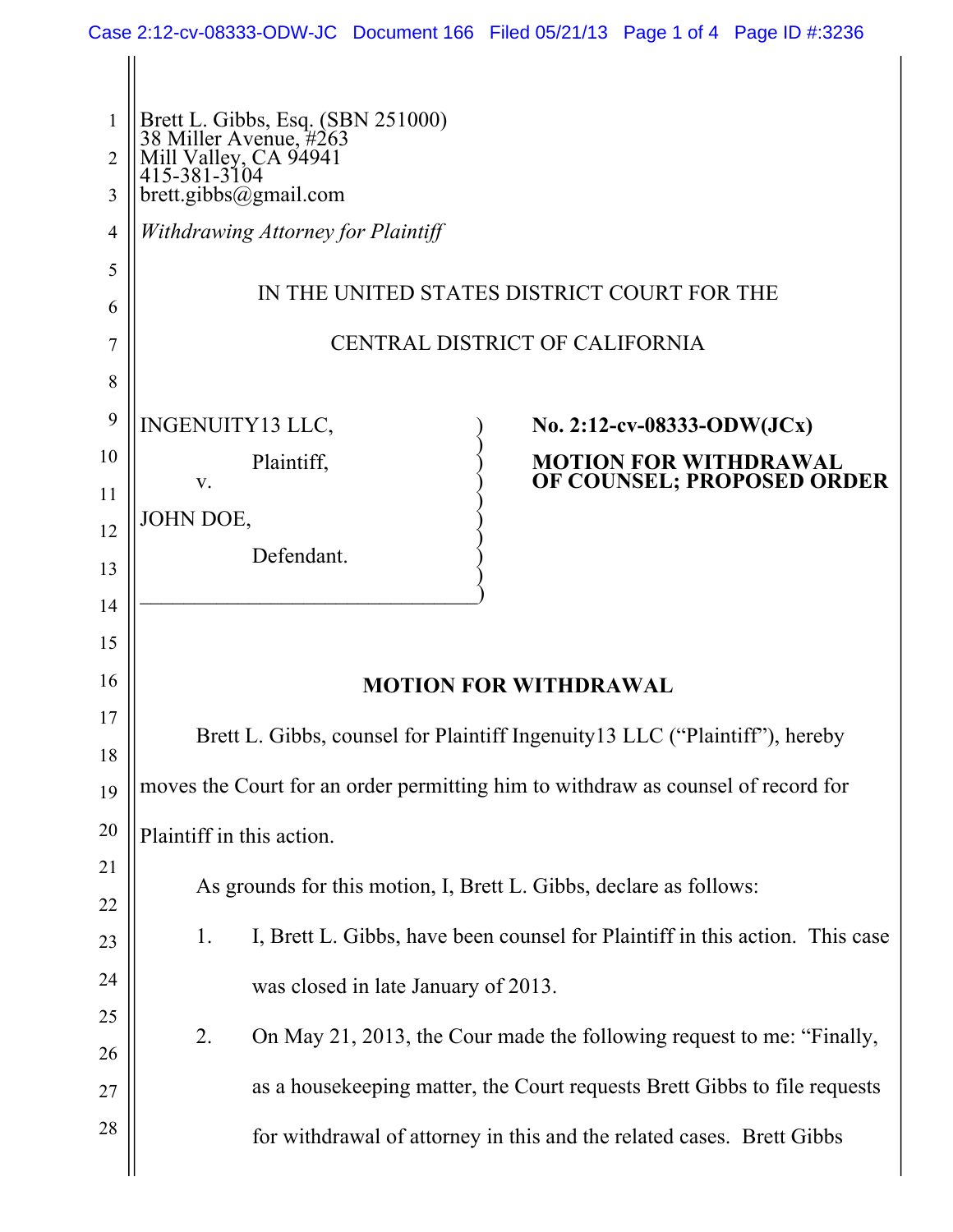| 1              |     |    | appears to have withdrawn from these cases. (OSC Hr'g Tr. 87-18, Mar.              |
|----------------|-----|----|------------------------------------------------------------------------------------|
| $\overline{2}$ |     |    | 11, 2013 (I am no longer employed by Prenda or any other corporation               |
| 3              |     |    | or LLC that is involved in these cases.').) Given the circumstances and            |
| 4<br>5         |     |    |                                                                                    |
| 6              |     |    | the relationship between Gibbs and his <i>clients</i> , the Court will approve his |
| 7              |     |    | request for withdrawal." (Doc. $\#164$ ).                                          |
| 8              |     | 3. | The Court is correct. I am no longer employed by Prenda Law, Inc. or               |
| 9              |     |    | any other corporation or LLC that is involved in these types of cases.             |
| 10             |     | 4. | A copy of above-referenced order, and notice of my withdrawal, was sent            |
| 11<br>12       |     |    | to Mark Lutz, who is purportedly the CEO of Plaintiff's company.                   |
| 13             |     | 5. | I wish to withdraw as counsel for Plaintiff for all of the reasons above. I        |
| 14             |     |    |                                                                                    |
| 15             |     |    | pray that the Court understands my reasoning for this request, and grants          |
| 16             |     |    | it.                                                                                |
| 17             |     | 6. | I declare under penalty of perjury that the foregoing is true and correct          |
| 18             |     |    | based on my own personal knowledge, except for those matters stated on             |
| 19<br>20       |     |    | information and belief, and those matters I believe to be true. If called          |
| 21             |     |    | upon to testify, I can and will competently testify as set forth above.            |
| 22             |     |    |                                                                                    |
| 23             | /// |    |                                                                                    |
| 24             | /// |    |                                                                                    |
| 25             |     |    |                                                                                    |
| 26             |     |    |                                                                                    |
| 27<br>28       |     |    | $\overline{c}$                                                                     |
|                |     |    | MOTION FOR WITHDRAWAL AS COUNSEL; PROPOSED ORDER                                   |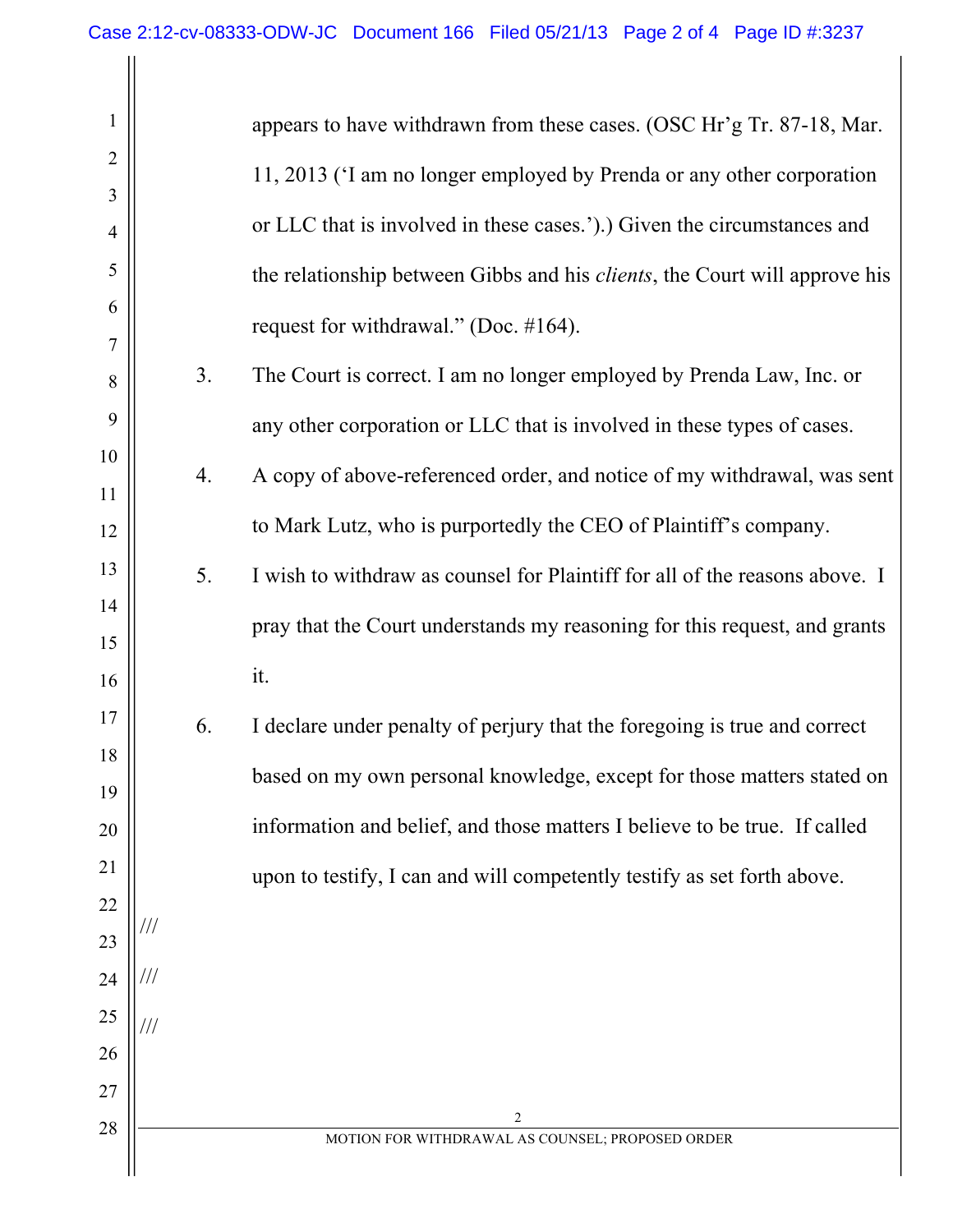